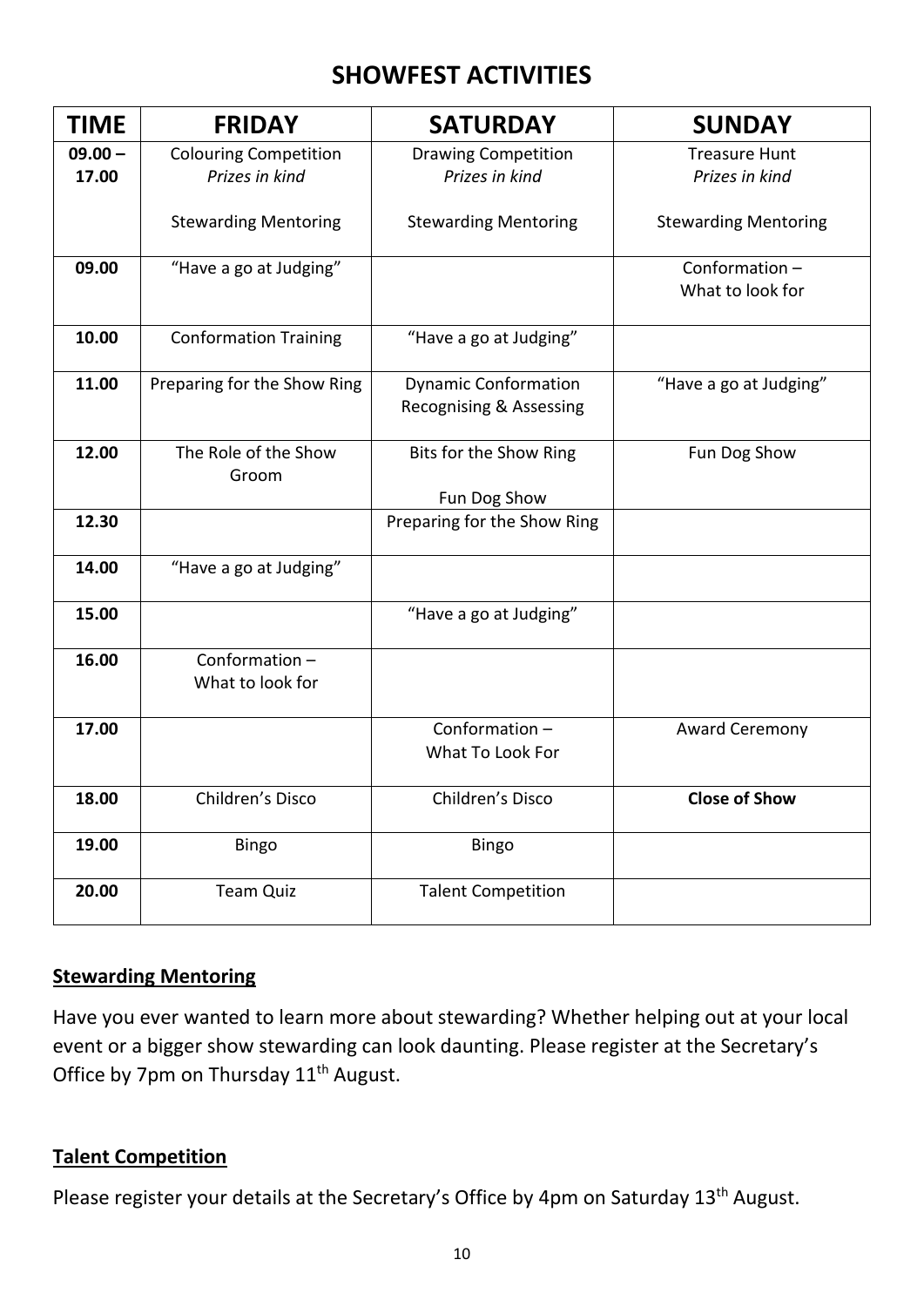### **FRIDAY 12TH AUGUST TIMETABLE**

| <b>TIME</b> | <b>MAIN RING A</b>             | <b>MAIN RING B</b>                         | <b>MALVERN RING</b>             |
|-------------|--------------------------------|--------------------------------------------|---------------------------------|
|             | Class 1                        | Class 8                                    | Class 15                        |
| 09.00       | Judge: Mrs F Cabrol            | Judge: Mr M Lawrence                       | Judge: Mrs P Balch              |
|             | <b>First Ridden Training</b>   | Ridden Plaited Horses n/e 158cms           | Ridden Welsh C / D              |
|             | Class 2                        | Class 9                                    | Class 16                        |
| 10.00       | Judge: Mr M Lawrence           | Judge: Mrs L Windsor                       | Judge: Mrs C Fletcher           |
|             | Ridden M&M Large Breeds        | Ridden Trad/Nat/Cob Pony                   | Ridden Welsh A / B              |
|             | Class 3                        | Class 10                                   | Class 17                        |
| 11.00       | Judge: Mrs P Balch             | Judge: Mrs F Cabrol                        | Judge: Miss J Paterson          |
|             | Ridden Welsh A / B             | <b>Ridden Plaited Ponies</b>               | Ridden Dartmoor/Exmoor/Shetland |
| 12.00       |                                | <b>BRITISH SCURRY &amp; TRIALS DRIVING</b> | <b>LUNCH BREAK</b>              |
|             | Class <sub>4</sub>             | Class 11                                   | Class 18                        |
| 1.00        | Judge: Mrs C Fletcher          | Judge: Ms L Russell                        | Judge: Mr M Lawrence            |
|             | Ridden M&M Small Breeds        | Riding Horse / Hacks                       | Ridden Dales/Fell/Highland      |
|             | Class <sub>5</sub>             | Class 12                                   | Class 19                        |
| 2.00        | Judge: Mrs L Windsor           | Judge: Miss S Chapman                      | Judge: Mrs C Fletcher           |
|             | <b>Lead Rein Ponies</b>        | <b>Ridden Plaited Ponies</b>               | Ridden Conn/New Forest          |
|             | Class <sub>6</sub>             | Class 13                                   | Class 20                        |
| 3.00        | Judge: Mr M Lawrence           | Judge: Mr W Morris                         | Judge: Mrs C Fletcher           |
|             | Ridden Welsh C / D             | Ridden Hunters exc 148cms                  | M&M/Native Lead Rein            |
|             | Class <sub>7</sub>             | Class 14                                   | Class 21                        |
| 4.00        | Judge: Ms L Russell            | Judge: Mr W Morris                         | Judge: Miss R Thomas            |
|             | Ridden Plaited Horse ex 158cms | Ridden Trad/Nat/Cob Horse                  | M&M/ Native First Ridden        |

| <b>TIME</b> | <b>GLOUCESTER RING</b>         | <b>WORCESTER RING</b>              | <b>COTSWOLD RING</b>               |
|-------------|--------------------------------|------------------------------------|------------------------------------|
|             | Class 22                       | Class 29                           | Class 36                           |
| 09.00       | Judge: Miss R Phillips         | Judge: Miss J Paterson             | Judge: Mrs L Windsor               |
|             | Ridden Pie/Skew Pony N/C/T     | Ridden SHP not exc 153cms          | Equitation Riders 13-18 years      |
|             | Class 23                       | Class 30                           | Class 37                           |
| 10.00       | Judge: Miss C Knox             | Judge: Miss S Chapman              | Judge: Mrs F Cabrol                |
|             | Ridden Veteran Horse 15-19 yrs | Ridden Plaited Horse exc 153cms    | <b>Plaited Lead Rein Ponies</b>    |
|             | Class 24                       | Class 31                           | Class 38                           |
| 11.00       | Judge: Mr W Morris             | Judge: Mr R Marks                  | Judge: Mrs C Jackman               |
|             | Ridden Pie/Skew Plaited Pony   | Junior Ridden M&M Large Breeds     | Equitation Riders 12 years & under |
| 12.00       |                                | <b>LUNCH BREAK</b>                 |                                    |
|             | Class 25                       | Class 32                           | Class 39                           |
| 1.00        | Judge: Mrs F Cabrol            | Judge: Miss J Paterson             | Judge: Miss S Chapman              |
|             | Ridden Pie/Skew Horse N/C/T    | Ridden Show Ponies not exc 148cms  | <b>Ridden Sport Horses</b>         |
|             | Class 26                       | Class 33                           | Class 40                           |
| 2.00        | Judge: Miss C Knox             | Judge: Mr M Lawrence               | Judge: Mr R Marks                  |
|             | Ridden Veteran Pony 15-19 yrs  | Junior Ridden M&M Small Breeds     | Ridden Rare / World Breeds         |
|             | Class 27                       | Class 34                           | Class 41                           |
| 3.00        | Judge: Miss R Phillips         | Judge: Ms L Russell                | Judge: Miss R Thomas               |
|             | Ridden Pie/Skew Plaited Horse  | Ridden Hogged Cobs                 | Ridden Thoroughbreds               |
|             | Class 28                       | Class 35                           | Class 42                           |
| 4.00        | Judge: Miss J Paterson         | Judge: Mrs L Windsor               | Judge: Mrs F Cabrol                |
|             | Ridden Veteran 20 years & over | <b>Plaited First Ridden Ponies</b> | Open Ridden Ponies n/e 153cms      |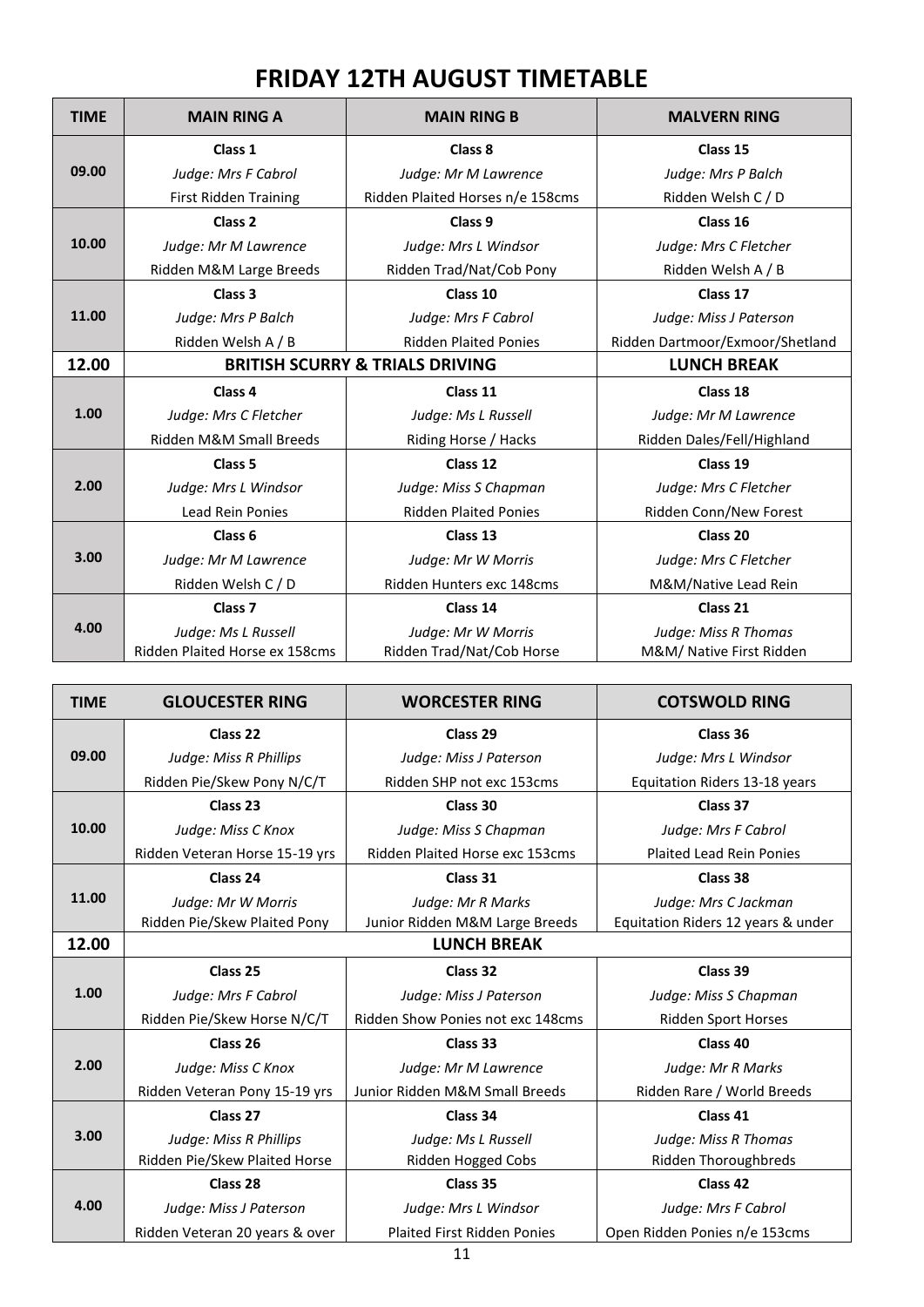| <b>TIME</b> | <b>HEREFORD RING</b>                         | <b>LEDBURY RING A - IN HAND</b> | <b>LEDBURY RING B - IN HAND</b>  |
|-------------|----------------------------------------------|---------------------------------|----------------------------------|
|             | Class 43                                     | Class 50                        | Class 57                         |
| 09.00       | Judge: Miss S Chapman                        | Judge: Mr W Morris              | Judge: Mrs C Fletcher            |
|             | Maxi Cobs exceeding 155cms                   | In Hand Best Condition          | In Hand Dartmoor/Exmoor/Shetland |
|             | Class 44                                     | Class 51                        | Class <sub>58</sub>              |
| 10.00       | Judge: Miss R Phillips                       | Judge: Mr W Morris              | Judge: Miss R Thomas             |
|             | Ridden Part Bred Pony                        | In Hand Hunter exc 148cms       | In Hand N/C/T Horse              |
|             | Class 45                                     | Class 52                        | Class 59                         |
| 11.00       | Judge: Mrs C Fletcher                        | Judge: Mrs L Windsor            | Judge: Miss R Thomas             |
|             | <b>Ridden Condition &amp; Turnout Ponies</b> | In Hand Pony 133cms-153cms      | In Hand Pie/Skew N/C/T           |
| 12.00       |                                              | <b>LUNCH BREAK</b>              |                                  |
|             | Class 46                                     | Class 53                        | Class <sub>60</sub>              |
| 1.00        | Judge: Mrs L Windsor                         | Judge: Miss R Thomas            | Judge: Mr R Marks                |
|             | Young Handlers 11-18 years                   | In Hand Pie/Skew Ponies         | In Hand Welsh C / D              |
|             | Class 47                                     | Class 54                        | Class 61                         |
| 2.00        | Judge: Miss R Thomas                         | Judge: Mr W Morris              | Judge: Mrs F Cabrol              |
|             | <b>Ridden Part Bred Horses</b>               | In Hand Plaited Horses          | In Hand N/C/T Pony               |
|             | Class 48                                     | Class 55                        | Class <sub>62</sub>              |
| 3.00        | Judge: Mr R Marks                            | Judge: Miss S Chapman           | Judge: Miss J Paterson           |
|             | <b>Ridden Condition &amp; Turnout Horses</b> | In Hand Pony not ex 133cms      | In Hand Dales/Fell/Highland      |
|             | Class 49                                     | Class 56                        | Class <sub>63</sub>              |
| 4.00        | Judge: Mr M Lawrence                         | Judge: Mr R Marks               | Judge: Miss S Chapman            |
|             | Young Handlers 10 yrs & under                | In Hand Welsh A / B             | In Hand Connemara/New Forest     |

# **SATURDAY 13TH AUGUST**

| <b>TIME</b> | <b>MAIN RING A</b>                                 | <b>MAIN RING B</b>            | <b>MALVERN RING</b>            |
|-------------|----------------------------------------------------|-------------------------------|--------------------------------|
|             | Class 64                                           | Class 71                      | Class <sub>78</sub>            |
| 09.00       | Judge: Mr R Marks                                  | Judge: Mr V Seddon            | Judge: Mrs K Gordon            |
|             | Ridden Dales/Fell/Highlands                        | Ridden Pie/Skew N/C/T Horse   | Ridden Show Pony n/e 148cms    |
|             | Class 65                                           | Class <sub>72</sub>           | Class <sub>79</sub>            |
| 10.00       | Judge: Mr I Smeeth                                 | Judge: Mrs A McHale           | Judge: Mrs P Balch             |
|             | <b>BSHA</b> Riding Horses / Hacks                  | Ridden Welsh A / B            | Junior Ridden M&M Large Breeds |
|             | Class <sub>66</sub>                                | Class <sub>73</sub>           | Class 80                       |
| 11.00       | Judge: Mrs P Balch                                 | Judge: Miss S Chapman         | Judge: Mr V Seddon             |
|             | Ridden Dartmoor/Exmoor/Shetland                    | Ridden Pie/Skew Plaited Horse | Ridden SHP n/e 153cms          |
| 12.00       | <b>OSBORNE REFRIGERATORS DOUBLE HARNESS SCURRY</b> |                               | <b>LUNCH BREAK</b>             |
| 1.00        | Class 67                                           | Class 74                      | Class 81                       |
|             | Judge: Mrs A McHale                                | Judge: Miss J Paterson        | Judge: Mrs A Hutchinson        |
|             | Ridden Welsh C                                     | Ridden Pie/Skew N/C/T Pony    | <b>Mature Riders</b>           |
|             | Class <sub>68</sub>                                | Class <sub>75</sub>           | Class 82                       |
| 2.00        | Judge: Mr I Smeeth                                 | Judge: Mrs B Moore            | Judge: Miss S Chapman          |
|             | <b>BSHA Ridden Hogged Cobs</b>                     | Senior Ridden M&M             | <b>BSHA TBs to Show Horses</b> |
| 3.00        | Class <sub>69</sub>                                | Class 76                      | Class 83                       |
|             | Judge: Mrs A McHale                                | Judge: Mrs B Moore            | Judge: Mrs F Cabrol            |
|             | Ridden Welsh D                                     | Ridden Pie/Skew Plaited Pony  | Pony Club Horse/Pony           |
|             | Class 70                                           | Class 77                      | Class 84                       |
| 4.00        | Judge: Miss S Chapman                              | Judge: Miss J Paterson        | Judge: Mrs F Cabrol            |
|             | <b>BSHA Ridden Hunters</b>                         | Ridden Connemara/New Forest   | Junior Ridden M&M Small Breeds |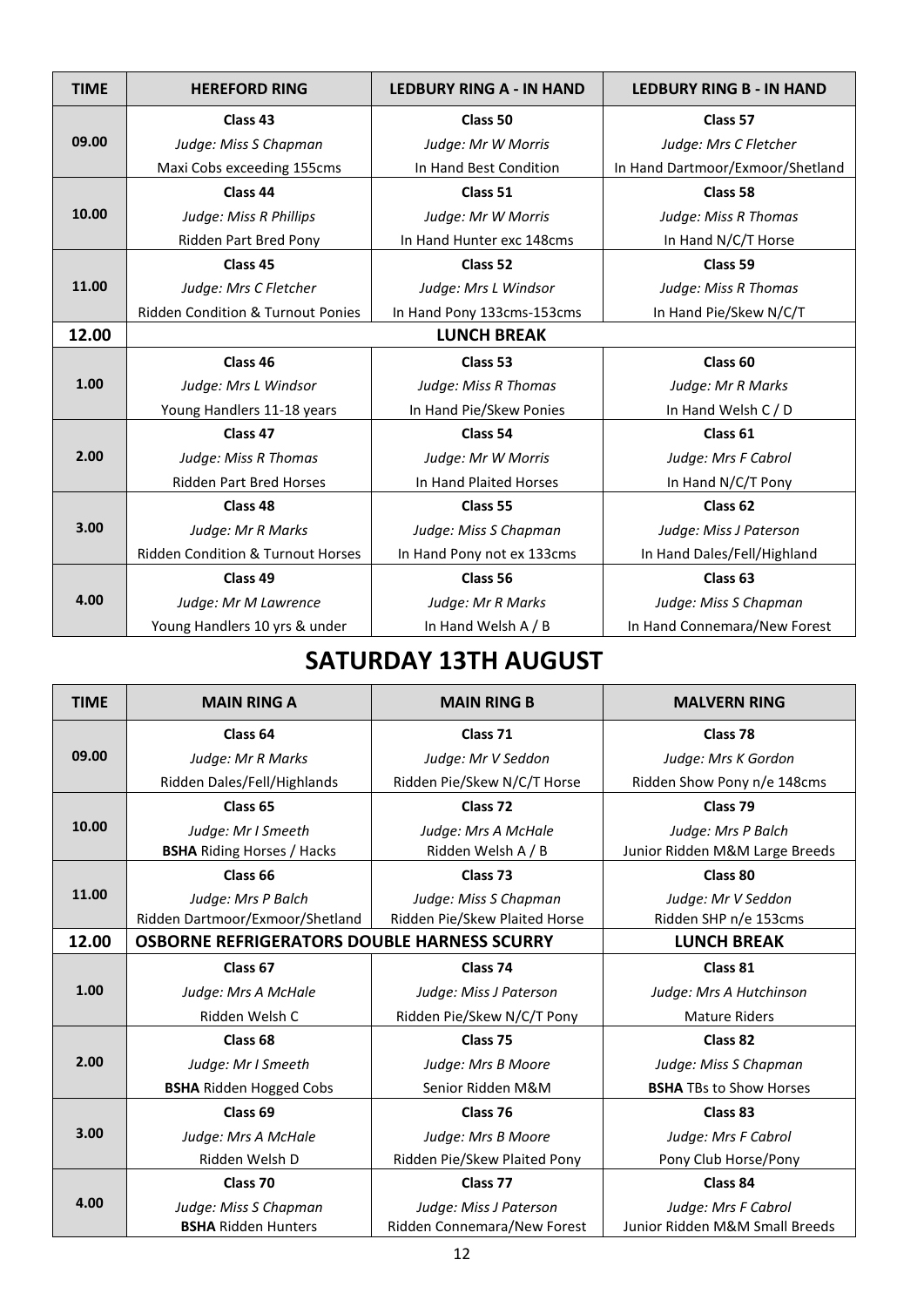| <b>TIME</b> | <b>GLOUCESTER RING</b>         | <b>WORCESTER RING</b>              | <b>COTSWOLD RING</b>               |
|-------------|--------------------------------|------------------------------------|------------------------------------|
|             | Class 85                       | Class 92                           | Class 99                           |
| 09.00       | Judge: Mrs F Cabrol            | Judge: Mrs P Balch                 | Judge: Miss S Chapman              |
|             | Ridden Veteran Horse           | Walk & Trot Riders 12yrs & under   | Novice Rider 14 years & over       |
|             | Class 86                       | Class 93                           | Class 100                          |
| 10.00       | Judge: Mrs K Gordon            | Judge: Miss S Chapman              | Judge: Mr V Seddon                 |
|             | Plaited Lead Rein Pony         | Equitation Riders 13-18 years      | <b>Ridden Part Bred Horse</b>      |
|             | Class 87                       | Class 94                           | <b>Class 101</b>                   |
| 11.00       | Judge: Mrs A Hutchinson        | Judge: Mrs K Gordon                | Judge: Miss J Paterson             |
|             | <b>Ridden Traditional Cobs</b> | Novice Showing - Walk & Trot       | Open Ridden Ponies n/e 153cms      |
| 12.00       |                                | <b>LUNCH BREAK</b>                 |                                    |
|             | Class 88                       | Class 95                           | Class 102                          |
| 1.00        | Judge: Mrs P Balch             | Judge: Mr R Marks                  | Judge: Miss R Phillips             |
|             | M&M / Native Lead Rein         | <b>Plaited First Ridden Ponies</b> | Open Ridden Horse exc 153cms       |
|             | Class 89                       | Class 96                           | Class 103                          |
| 2.00        | Judge: Mrs K Gordon            | Judge: Miss J Paterson             | Judge: Mrs A Hutchinson            |
|             | Ridden Part Bred Pony          | M&M / Native First Ridden          | Equitation Riders 12 years & under |
| 3.00        | Class 90                       | Class 97                           | Class 104                          |
|             | Judge: Mrs K Gordon            | Judge: Mr V Seddon                 | Judge: Mr R Marks                  |
|             | Ridden Veteran Pony            | Novice Ridden Horse                | Ridden World / Rare Breeds         |
|             | Class 91                       | Class 98                           | <b>Class 105</b>                   |
| 4.00        | Judge: Mr I Smeeth             | Judge: Miss R Phillips             | Judge: Mrs A McHale                |
|             | <b>BSHA Ridden Maxi Cobs</b>   | Novice Ridden Pony                 | Novice Rider 13 years & under      |

| <b>TIME</b> | <b>HEREFORD RING A</b>          | <b>LEDBURY RING A - IN HAND</b> | <b>LEDBURY RING B - IN HAND</b> |
|-------------|---------------------------------|---------------------------------|---------------------------------|
|             | Class 106                       | Class 113                       | Class 120                       |
| 09.00       | Judge: Mr I Smeeth              | Judge: Mrs A McHale             | Judge: Miss J Paterson          |
|             | <b>Ridden Sports Horses</b>     | In Hand Dartmoor / Exmoor       | In Hand Novice Horse            |
|             | Class 107                       | Class 114                       | Class 121                       |
| 10.00       | Judge: Mrs B Moore              | Judge: Mrs F Cabrol             | Judge: Mrs A Hutchinson         |
|             | First Season Showing n/e 153cms | In Hand Best Condition          | In Hand N/C/T Horse             |
|             | Class 108                       | <b>Class 115</b>                | Class 122                       |
| 11.00       | Judge: Mrs B Moore              | Judge: Mrs F Cabrol             | Judge: Mrs A McHale             |
|             | Young Handlers 8 years & under  | In Hand Horse exc 153cms        | In Hand Pie/Skew N/C/T          |
| 12.00       |                                 | <b>LUNCH BREAK</b>              |                                 |
| 1.00        | Class 109                       | Class 116                       | Class 123                       |
|             | Judge: Miss J Crowley           | Judge: Mr V Seddon              | Judge: Mrs F Cabrol             |
|             | <b>Smartest on Parade</b>       | In Hand Novice Pony             | In Hand World / Rare Breeds     |
|             | Class 110                       | Class 117                       | Class 124                       |
| 2.00        | Judge: Miss R Phillips          | Judge: Mrs P Balch              | Judge: Miss J Crowley           |
|             | First Season Showing exc 153cms | In Hand Welsh A / B             | In Hand M&M Large Breeds        |
|             | Class 111                       | Class 118                       | Class 125                       |
| 3.00        | Judge: Mrs P Balch              | Judge: Miss S Chapman           | Judge: Mr I Smeeth              |
|             | Young Handlers 9-12 years       | In Hand Pony not exc 133cms     | In Hand Plaited Horse           |
|             | Class 112                       | Class 119                       | Class 126                       |
| 4.00        | Judge: Mrs A Hutchinson         | Judge: Mr V Seddon              | Judge: Miss J Crowley           |
|             | "Mothers Dream" LR/FR Pony      | Young Handlers 13-18 years      | In Hand Pony 133cms-153cms      |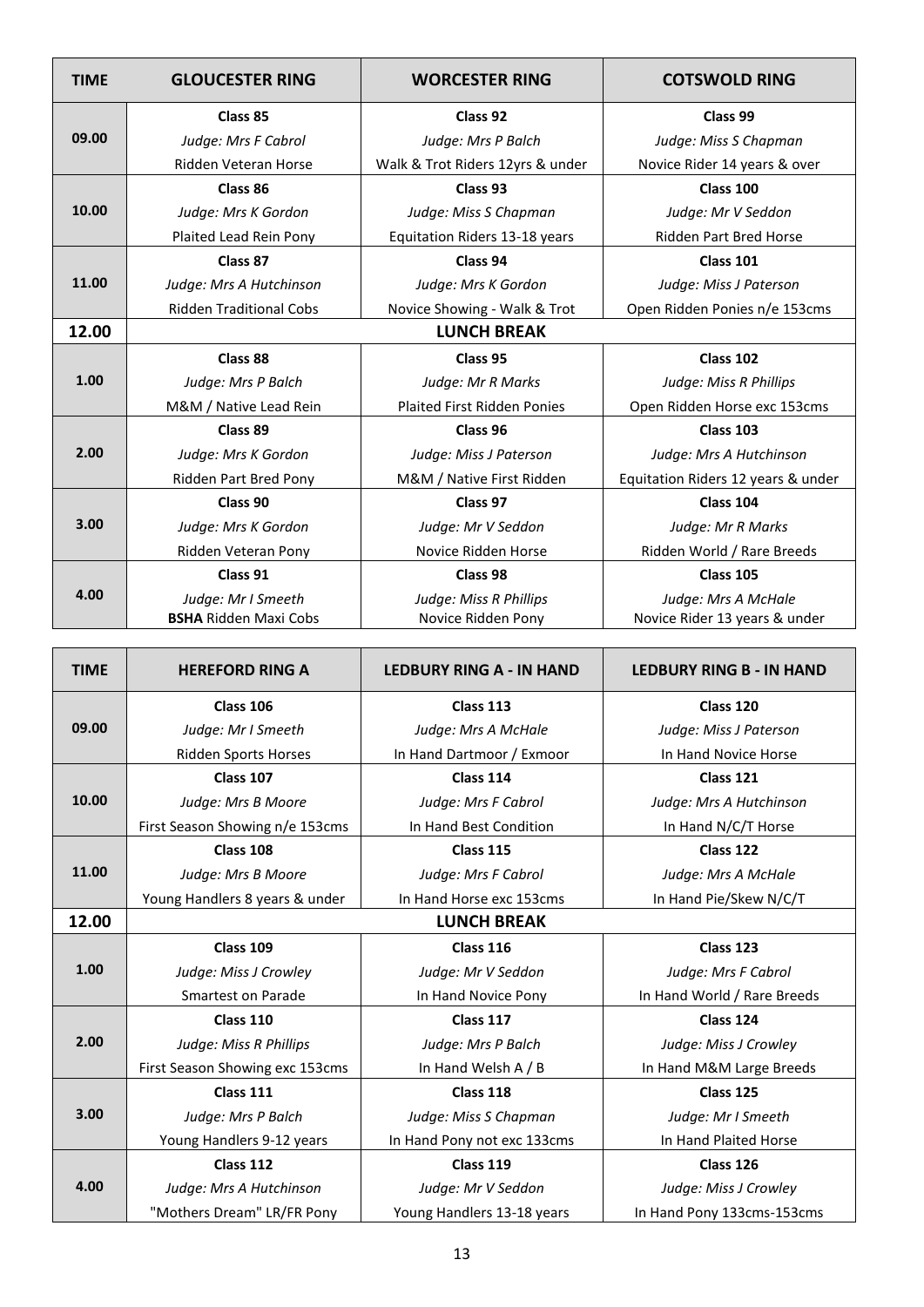| <b>TIME</b> | <b>HEREFORD RING B</b>      |
|-------------|-----------------------------|
|             | Class 127                   |
| 09.00       | Judge: Miss J Crowley & TBC |
|             | Pre-Senior In Hand          |
|             | Class 128                   |
| 10.00       | Judge: Miss J Crowley & TBC |
|             | Senior In Hand              |
|             | Class 129                   |
| 11.00       | Judge: Miss J Crowley & TBC |
|             | Senior Plus In Hand         |
| 12.00       | <b>LUNCH BREAK</b>          |
|             | Class 130                   |
| 1.00        | Judge: Mrs B Moore & TBC    |
|             | Pre Senior Ridden           |
|             | <b>Class 131</b>            |
| 2.00        | Judge: Mrs B Moore & TBC    |
|             | Senior Ridden               |
|             | Class 132                   |
| 3.00        | Judge: Mrs B Moore & TBC    |
|             | Senor Plus Ridden           |
| 4.00        | <b>CHAMPIONSHIP</b>         |

#### **SUNDAY 14TH AUGUST**

| <b>TIME</b> | <b>MAIN RING A</b>                                 | <b>MAIN RING B</b>              | <b>MALVERN RING</b>                          |
|-------------|----------------------------------------------------|---------------------------------|----------------------------------------------|
|             | Class 133                                          | Class 139                       | Class 145                                    |
| 09.00       | Judge: Miss S Chapman                              | Judge: Miss L Evans             | Judge: Mr R Ramsey                           |
|             | Ridden Hogged Cobs                                 | Junior Ridden M&M               | <b>SFAS</b> Pony Club Lead Rein Training     |
|             | Class 134                                          | Class 140                       | Class 146                                    |
| 10.00       | Judge: Mrs L Windsor                               | Judge: Miss D Spears            | Judge: Mr R Ramsey                           |
|             | Ridden Sports Horses                               | Ridden Dales/Fell/Highland      | <b>SFAS</b> Pony Club First Ridden Training  |
|             | Class 135                                          | Class 141                       | Class 147                                    |
| 11.00       | Judge: Miss L Evans                                | Judge: Mrs A Hutchinson         | Judge: Mr R Ramsey                           |
|             | Ridden Welsh C / D                                 | Ridden Pie/Skewbald N/C/T       | <b>SFAS Only Pony Club Training</b>          |
| 12.00       | <b>OSBORNE REFRIGERATORS DOUBLE HARNESS SCURRY</b> |                                 | <b>LUNCH BREAK</b>                           |
|             | Class 136                                          | Class 142                       | Class 148                                    |
| 1.00        | Judge: Mrs L Windsor                               | Judge: Mrs A Edwards            | Judge: Mr R Ramsey                           |
|             | <b>Ridden Hunters</b>                              | Ridden Welsh A / B              | <b>SFAS</b> Pony Club Lead Rein Qualifier    |
|             | Class 137                                          | Class 143                       | Class 149                                    |
| 2.00        | Judge: Miss L Evans                                | Judge: Miss S Chapman           | Judge: Mr R Ramsey                           |
|             | Ridden Dartmoor/Exmoor/Shetland                    | Riding Horse / Hack             | <b>SFAS</b> Pony Club First Ridden Qualifier |
|             | Class 138                                          | Class 144                       | Class 150                                    |
| 3.00        | Judge: Mrs A Hutchinson                            | Judge: Miss L Evans             | Judge: Mr R Ramsey                           |
|             | Ridden Connemara/New Forest                        | Ridden Piebald/Skewbald Plaited | <b>SFAS</b> Open Pony Club Qualifier         |